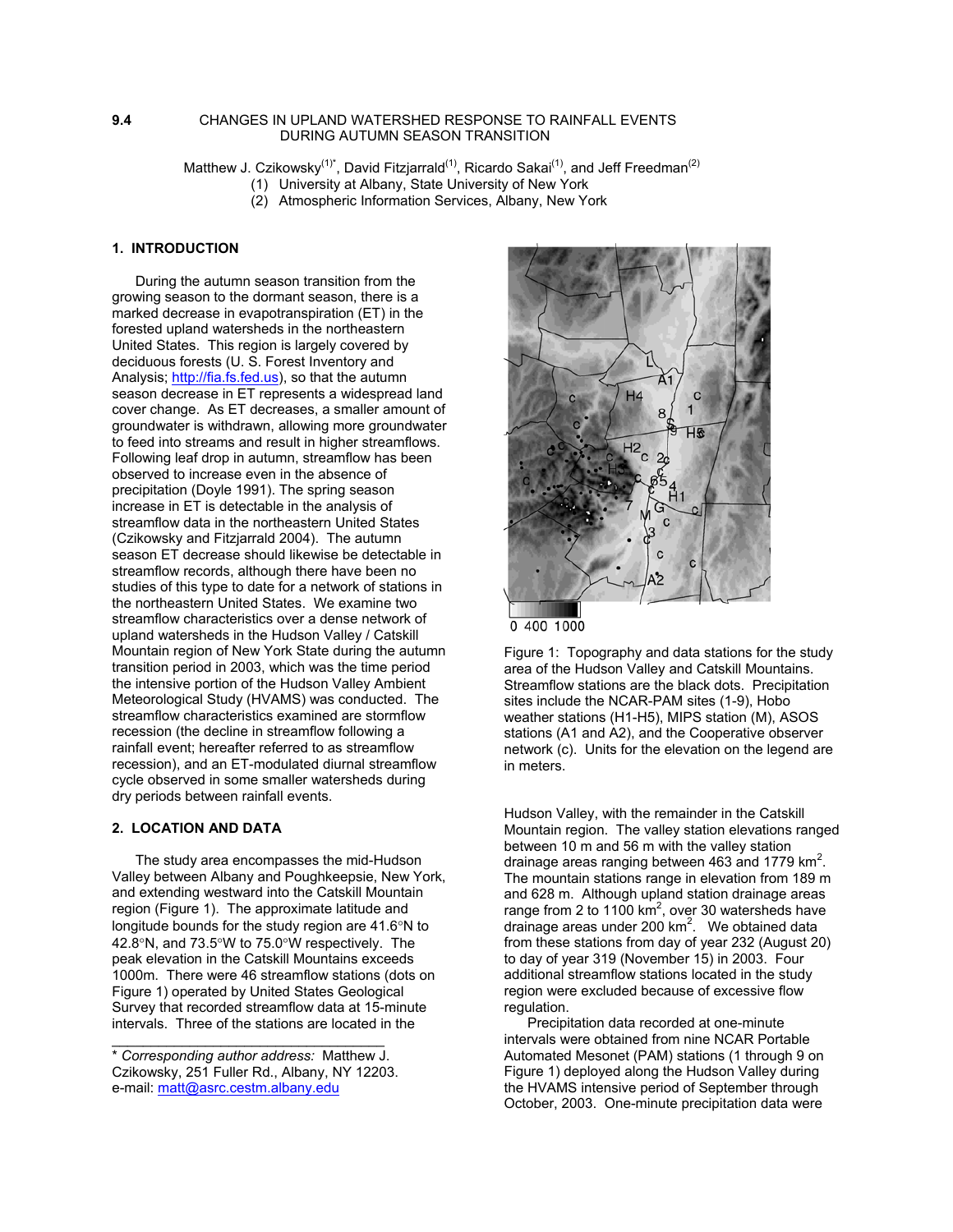also available for the same time period from the Univerisity of Alabama-Huntsville Mobile Integrated Profiling System (MIPS) station (M on Figure 1), five Onset Hobo weather stations in the uplands surrounding the Hudson Valley (H1 through H5 on Figure 1), and the Albany and Poughkeepsie Automated Surface Observing Stations (ASOS; A1 and A2 on Figure 1). Daily precipitation data were obtained from the Cooperative weather observers network (c on Figure 1).

## **3. METHODS**

### *3.1 Diurnal streamflow amplitude*

 A well-defined diurnal streamflow signal is observed in some small watersheds during dry periods in the growing season. During the day, transpiring vegetation draws upon the groundwater supply that feeds the baseflow of a gaining stream, thereby reducing the stream inflow and total streamflow. Transpiration is at a minimum at night, resulting in increased stream inflow and total streamflow. The signal is slightly asymmetric; a gradual nighttime to morning rise is followed by a more abrupt afternoon to evening decline in streamflow (Lundquist and Cayan 2002). Approximating the diurnal streamflow signal using a simple, symmetric sine curve has been found to be adequate for determining the presence and amplitude of the diurnal streamflow signal (Czikowsky and Fitzjarrald 2004).

 A station was deemed to exhibit the diurnal streamflow signal using the following objective procedure, which identified the same cases as did a subjective review of the data. First, three-day windows of streamflow data were least-squares fitted using a simple sine curve, with the trend, amplitude, and phase statistics kept. Next, precipitation or recession periods were removed by only keeping the data for which the sum of the residuals normalized by streamflow was less than one. Streamflows with diurnal variations greater than or equal to two percent of the total streamflow were considered to have the diurnal streamflow signal.

 A review of the precipitation and streamflow data resulted in the selection of four periods to examine the presence of the diurnal streamflow signal. Each period was in at least a four-day span where no appreciable rainfall was observed in the network. The time periods examined were day of year 234-236 (August 22-24); day of year 252-254 (September 9- 11); day of year 281-283 (October 8-10); and day of year 296-298 (October 23-25).

#### *3.2 Streamflow recession*

 Streamflow recession, the decline in streamflow following a precipitation event, was reported by Federer (1973) to proceed more quickly with the onset of transpiration in the spring and slow with the leaf drop in autumn, using several years of data from the 42-ha Hubbard Brook, New Hampshire watershed. Streamflow recessions were found to proceed more quickly in the spring in a large network of U.S. east-coast stations (Czikowsky and Fitzjarrald 2004). In that study, the streamflow recession time was defined as the time required for the streamflow to reach *1/e* of the value of the streamflow peak. This limited the number of analyzed recession events per year, but many years of data were used. In this study, we examine a dense station network for only one season. In order to build a series of recession events for analysis, a higher threshold runoff value from the streamflow peak must be taken.

 We chose 60% of the streamflow peak as the streamflow recession value. Choosing a lower threshold resulted in too few recession events, and choosing a higher threshold resulted in very short recession events. Three rainfall events were chosen for analysis; day of year 245 (September 2); day of year 270 (September 27); and day of year 302 (October 29). These were events with precipitation throughout the network and with no precipitation in the days immediately following the event. For these events, network-wide averages of streamflow recessions using the 60% of streamflow peak threshold were complied.

### **4. RESULTS**

#### *4.1 Diurnal streamflow amplitude*

 The presence of the diurnal streamflow signal in the network watersheds during the growing to dormant season transition is seen in Figure 2. The first period selected (August 22-24) falls well within the growing season. Half of the stations in the network observed a diurnal streamflow signal during this period (Figure 2a). One of the large valley stations (area > 1000 km<sup>2</sup>) observed the signal during this period. All of the remaining stations observing the diurnal streamflow signal have drainage areas less than 200  $km^2$ , and the mean and standard deviation of the drainage area of these stations are 48.2 km<sup>2</sup> and 39.7 km<sup>2</sup> respectively.

 The second period chosen (September 9-11) still falls within the growing season. Little change is noted as 48% of the stations in the network observed a diurnal streamflow signal for this period (Figure 2b). No valley stations reported a diurnal streamflow signal during this period, and all of the stations observing the diurnal streamflow signal have drainage areas less than 200 km<sup>2</sup>. The mean and standard deviation of the drainage area of these stations are 51.7 km<sup>2</sup> and 45.3 km<sup>2</sup> respectively.

 During the third period selected (October 8-10), a much lower percentage (11%) of network stations observe a diurnal streamflow signal (Figure 2c). This period occurs during the transition from the growing season to the dormant season in this region, and is concurrent with ET decreasing to near dormant season values at Harvard Forest, a long-term flux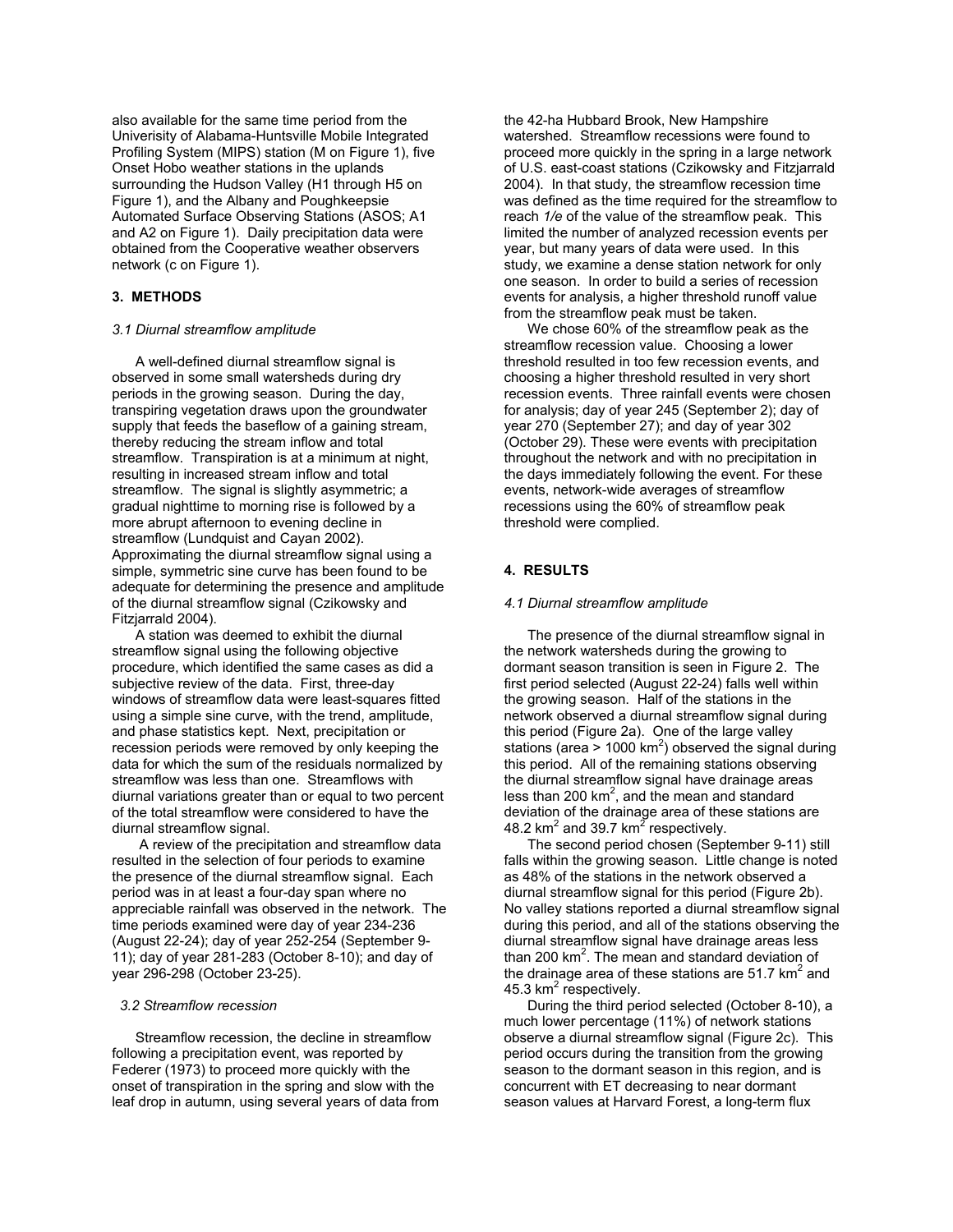

Figure 2: (a): Streamflow stations with an observed diurnal streamflow signal (red dots), and stations with no observed diurnal streamflow signal (black dots), day of year 234-236 (August 22-24). (b): same as in (a), but for day of year 252-254 (September 9-11). (c): same as in (a), but for day of year 281-283 (October 8-10). (d): same as in (a), but for day of year 296-298 (October 23-25).

measurement site considered to be representative of the region (Fitzjarrald et al. 2001). The presence of the diurnal streamflow signal is confined to even smaller watersheds, with all stations observing the signal having drainage areas less than 80  $km^2$ . The mean and standard deviation of the drainage area of these stations are 39.9 km $^2$  and 23.8 km $^2$ respectively.

 During the final period (October 23-25), none of the network stations observe the diurnal streamflow signal, an indication of the onset of the dormant season in the region.

### *4.2 Streamflow recession*

 The network-wide average of the streamflow recessions for the three events show an increase in the median recession value for the last event in late October following the growing season, but the difference is quite small (about one-third of a day). Two factors contribute to the difficulty in detecting the streamflow recession difference using this method. First, using a high threshold such as 60% of the peak streamflow value to determine the recession value results in recessions of short duration, making it difficult to see differences in the recession. Second, the seasonal change in streamflow recession tends to be a gradual process. In spring, it takes several weeks for the streamflow recession to complete its decrease as the process of leaf emergence and development takes several weeks. A similar gradual process appears to be taking place during autumn.

Table 1: Network-wide averages of streamflow recessions (median and 95% confidence intervals for the median given) for the day of year 245 (September 2), day of year 270 (September 27), and day of year 302 (October 29).

| Day of recession event | Recession value (days) |
|------------------------|------------------------|
| 245                    | $2.23 \pm 0.59$        |
| 270                    | $2.14 \pm 1.10$        |
| วกว                    | $2.59 \pm 0.76$        |

### **5. SUMMARY AND FUTURE WORK**

The seasonal change in the presence of the diurnal streamflow signal in the network was evident, with the signal appearing in about half of the network watersheds until the growing to dormant season transition in early October, when only the smallest watersheds exhibited the diurnal streamflow signal. The abrupt disappearance of the diurnal streamflow signal shown here in fall is similar to the speed at which the diurnal streamflow signal appears in the spring at the onset of the growing season (Czikowsky and Fitzjarrald 2004). We detect a slight increase in streamflow recession following the growing season in